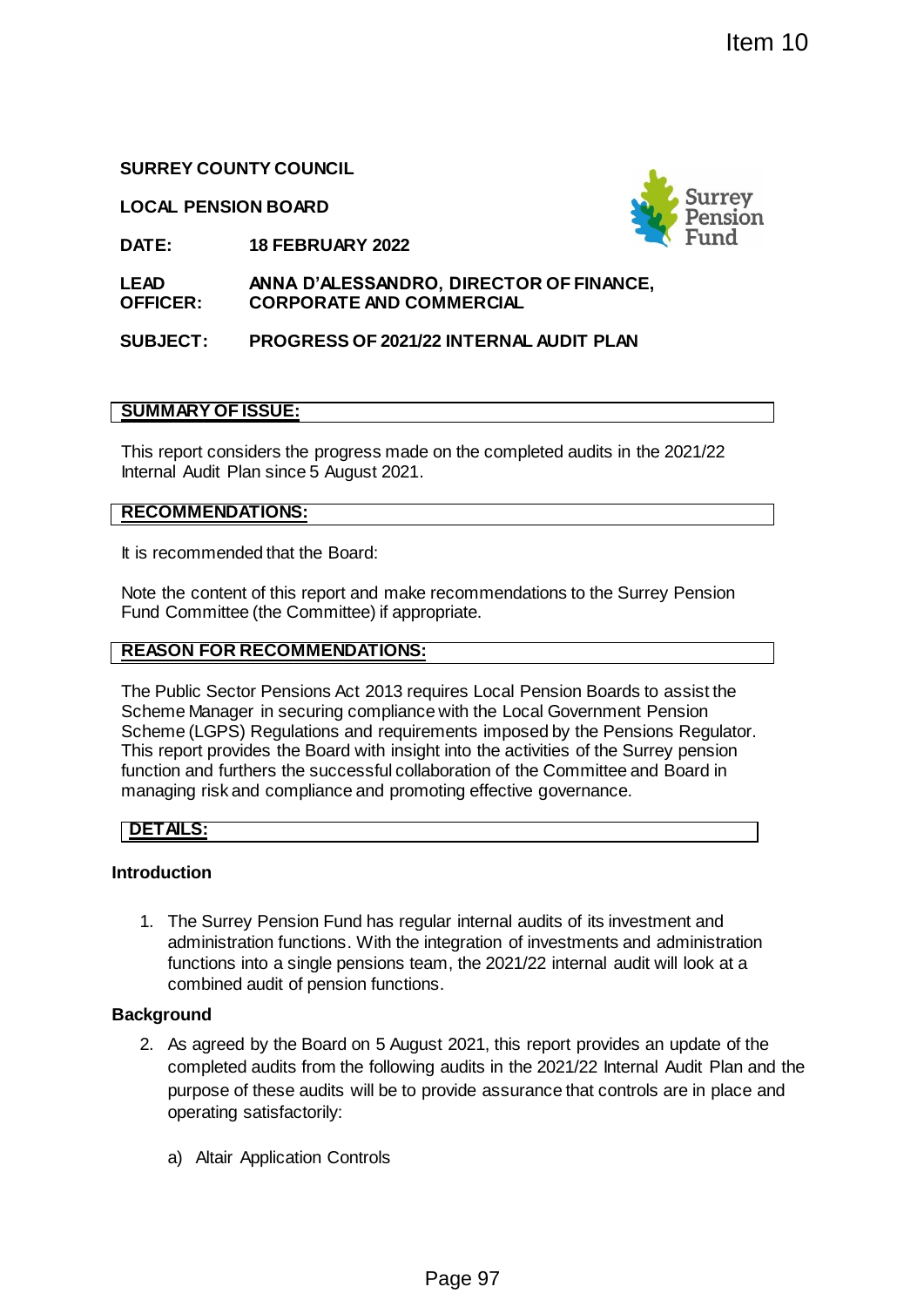- b) Key Administrative Processes including those identified by the Pensions Regulator including, but not limited to, retirements, deaths and immediate payments.
- c) Banking controls.
- d) Pension Fund investments.
- e) Follow up of the 2020/21 Administration Review.

### **Altair Application Controls**

- 3. The final audit report was issued in November 2021.
- 4. The purpose of the audit is to provide assurance that controls are in place to meet the following objectives:
	- a) There is a clear system owner in place to oversee application controls, patching and access.
	- b) System access controls and permissions prevent unauthorised users from accessing confidential information, reducing the risk of fraud and malicious damage to data.
	- c) Roles and responsibilities for system ownership, data input and processing are clearly defined, resulting in reduced control.
	- d) Outputs produced by the system are complete, accurate, reliable, distributed on time and with confidentiality where appropriate.
	- e) System updates and enhancements are performed in a consistent manner and are subject to sufficient testing and authorisation before implementation.
	- f) Appropriate support arrangements are in place to manage changes within the system.
	- g) Personal and / or sensitive information is only extracted from the system or released where there is a legitimate business need, and appropriate authorisation has been granted.
	- h) There is a clearly defined data controller in place to manage the collection, use and release of data.
	- i) There are sufficient business continuity arrangements in place to mitigate against the risk of data loss and the impacts of system down-time.
	- j) Exit arrangements are well controlled and completed in a timely manner.
- 5. The audit opinion is **Reasonable Assurance**. This opinion means that most controls are in place and are operating as expected to manage key risks to the achievement of system or service objectives.
- 6. The audit report has 8 findings (6 medium and 2 low priority) and agreed actions and include the following:
	- a) Password controls are in place to reduce the risk of unauthorised access, with a limited number of access attempts permitted before accounts are locked.
	- b) Users are informed of updates to the system in advance and supported through the use of release guides, webinars and training where appropriate with system downtime is communicated effectively.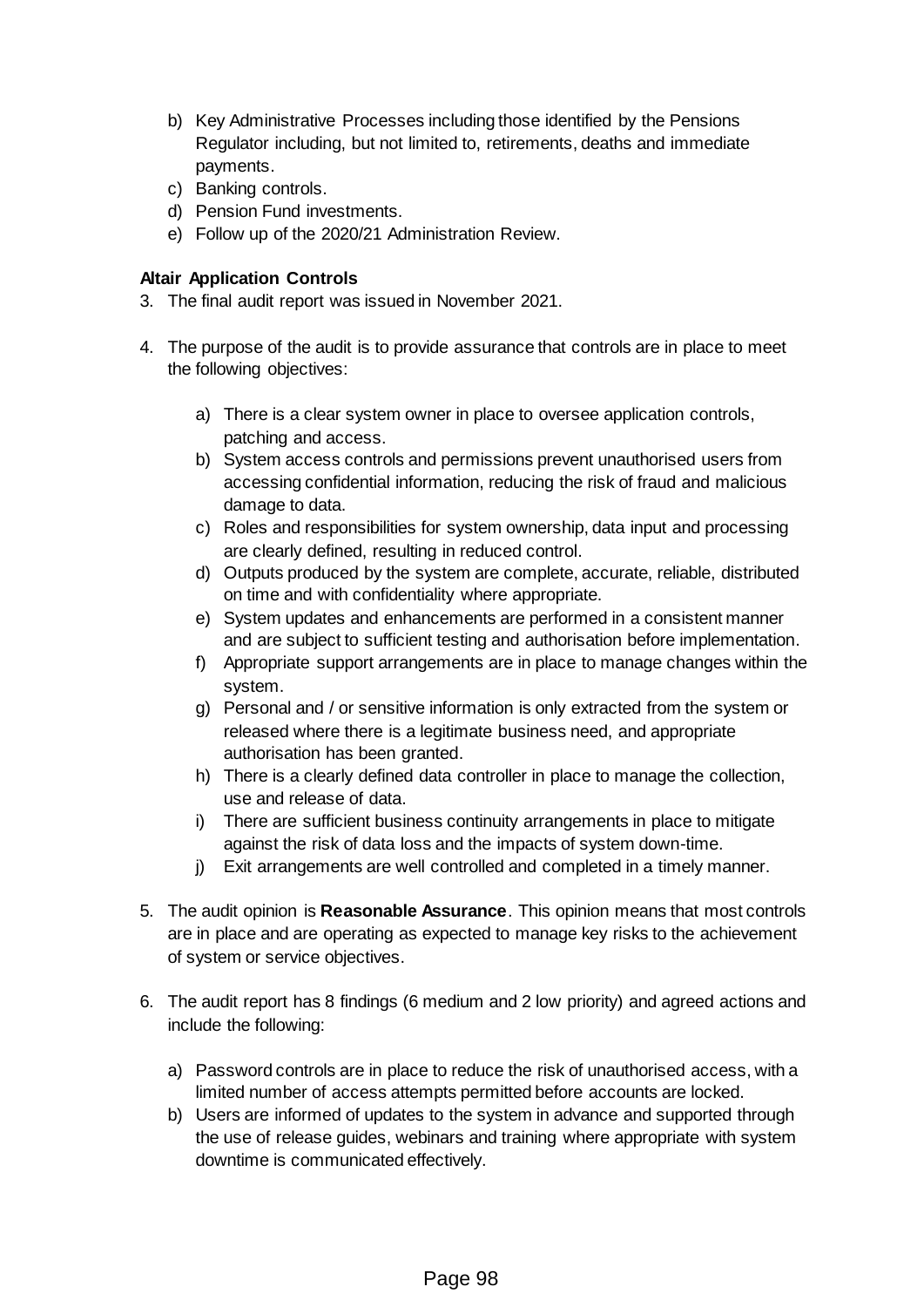- c) The arrangements for customer pension funds exiting the Surrey Pension Fund are generally well controlled and completed in a timely manner. However, the findings identified in (e) below, particularly in terms of user access management and reconciliation of outputs should be applied to these arrangements in future.
- d) Regular backups of data are taken and stored on a disaster recovery server to reduce the risk of data loss should a system failure occur.
- e) The following areas require improvements to strengthen the control environment and the Support and Development Manager has agreed actions which are currently being tracked to be implemented between January and April 2022:
	- i- Access permissions are not subject to sufficient control, with a number of generic user accounts with the highest access permissions having been assigned to the system provider, reducing oversight, and an officer holding an account linked to their personal email address, as opposed to a corporate account.
	- ii- There are currently no regular checks in place to ensure that the access levels assigned to users remain appropriate, increasing the risk of unauthorised access to system elements. It was agreed to review
	- iii- A number of users were noted to have multiple accounts on the system. It is understood that this is for efficiency purposes, however, this does create a risk that workflow controls can be bypassed. Management are aware of and actively monitor this risk as the issue has previously been reported.
	- iv- At the time of testing, 17 users had been assigned the highest levels of access permission. No reviews are conducted to verify the actions undertaken by those with such access, which includes the ability to add and remove user accounts, as well as altering the permissions of existing users, thus increasing the risk of unauthorised or inappropriate access.
	- v- User acceptance testing for previous updates was not complete, with a number of user acceptance tests lacking narrative or conclusions, which may result in untested errors occurring on the live system.
	- vi- The actions agreed include the following:
		- o Maintain a register of external user access with key information of the user and undertake monthly checks to monitor unusual activity,
		- o Regular review of all user accounts to ensure use of corporate email accounts only and terminate personal email accounts,
		- $\circ$  Introduce user access in line with the implementation of new structure,
		- o The service to provide UAT scripts for the upgrades 21.3 and 21.4 to provide further assurance of testing carried out in full and signed off, and
		- $\circ$  Security assurance to be sought from the system supplier with a request for the necessary security certification made on 19.11.2021.
- 7. Board will receive a further update at its next meeting in May 2022 by when the agreed actions are expected to be completed.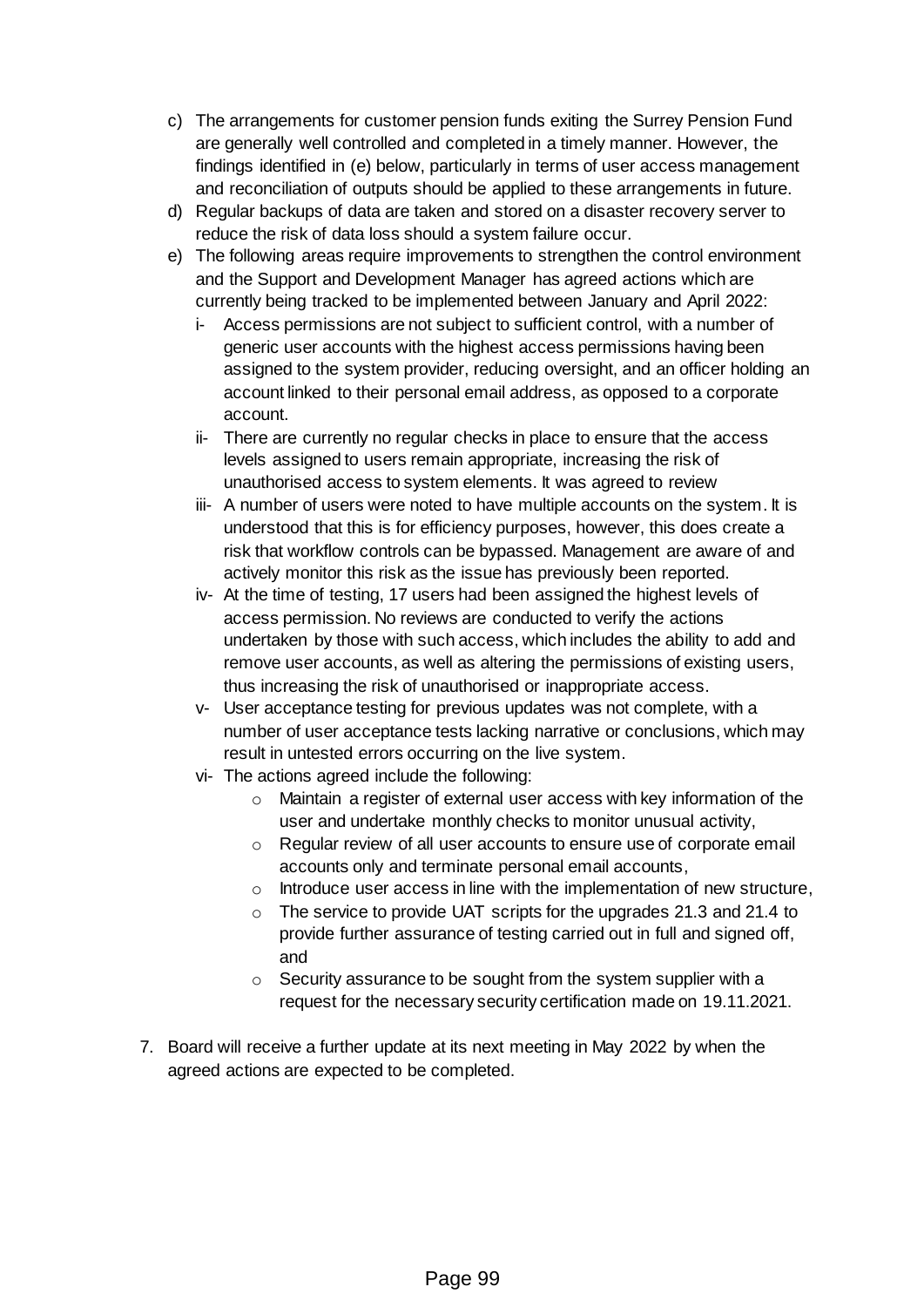### **Key Administrative Processes including those identified by the Pensions Regulator**

- 8. The Terms of Reference for the audit is currently being drafted.
- 9. Board will receive an update at its next meeting in May 2022.

### **Pension Fund Banking Controls**

- 10. The draft audit report was issued in January 2022 and Pension Management are in the process of responding to the findings and agreeing actions for implementation.
- 11. The control objectives of the audit included the following:
	- a) Roles and responsibilities in respect of the pension fund bank account and allied accounting arrangements are clearly defined.
	- b) The fund suspense account is subject to regular review with balances cleared in a timely manner.
	- c) Income is processed in a timely manner with both scheme member, and fund records, updated accordingly.
	- d) Expenditure is subject to necessary checks with balances processed in a timely manner and, both scheme member and fund records, updated accordingly.
- 12. The Board will receive a progress update at its next meeting in May 2022 by when the final audit report will have been published.

### **Pension Fund Investment**

- 13. The audit review is currently in progress.
- 14. The control objectives associated with this audit include the following:
	- a) To ensure monitoring arrangements over the fund and fund managers are sufficiently robust.
	- b) To gain assurance that the fund has a suitable statement of objectives which is linked to measurable targets and performance indicators.
	- c) To ensure that the fund's investment strategy is robust and strategic decisions are implemented correctly and in a timely manner.
	- d) To provide assurance over the internal control environment of the fund managers and custodians.
- 15. The Board will receive a progress update at its next meeting in May 2022.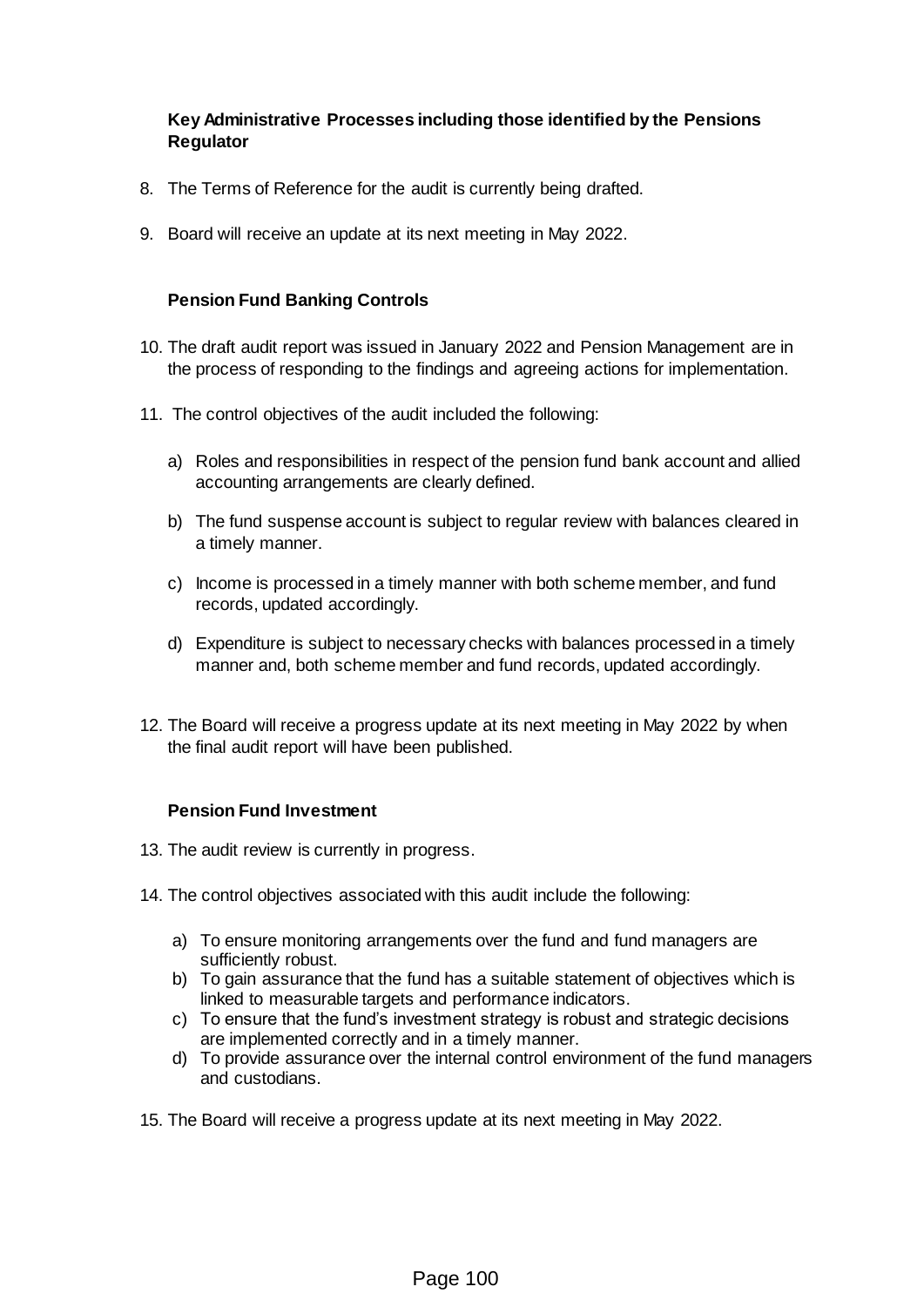### **Follow up audit of the 2020/21 Administration**

- 16. As previously reported on 5 August 2021, the 2020/21 Administration audit report was issued in July 2021 with a **Partial Assurance** audit opinion. This opinion means that there are weaknesses in the system of control and/or the level of noncompliance is such as to put the achievement of the system or service objectives at risk.
- 17. The audit report has 10 findings (4 high and 6 medium priority) and agreed actions.
- 18. While the progress is being tracked against the agreed actions by the Pension Service Delivery Manager, the Terms of Reference for the follow-up audit is currently being drafted.
- 19. The Board will receive a progress update at its next meeting in May 2022.

### **CONSULTATION:**

20. The Chairman of the Local Pension Board has been consulted on this report.

### **RISK MANAGEMENT AND IMPLICATIONS:**

21. Risk related issues have been discussed and are contained within the report.

### **FINANCIAL AND VALUE FOR MONEY IMPLICATIONS**

22. The performance of the pensions function does present potential financial and value for money implications to the Pension Fund. The Turnaround Programme seeks to address this.

### **DIRECTOR OF FINANCE, CORPORATE AND COMMERCIAL COMMENTARY**

23. The Director of Finance, Corporate and Commercial is satisfied that all material, financial and business issues and possibility of risks have been considered and addressed.

### **LEGAL IMPLICATIONS – MONITORING OFFICER**

24. There are no legal implications or legislative requirements.

#### **EQUALITIES AND DIVERSITY**

25. Equality or diversity issues are addressed in this report.

#### **OTHER IMPLICATIONS**

26. There are no other implications.

#### **WHAT HAPPENS NEXT**

27. The following next steps are planned: